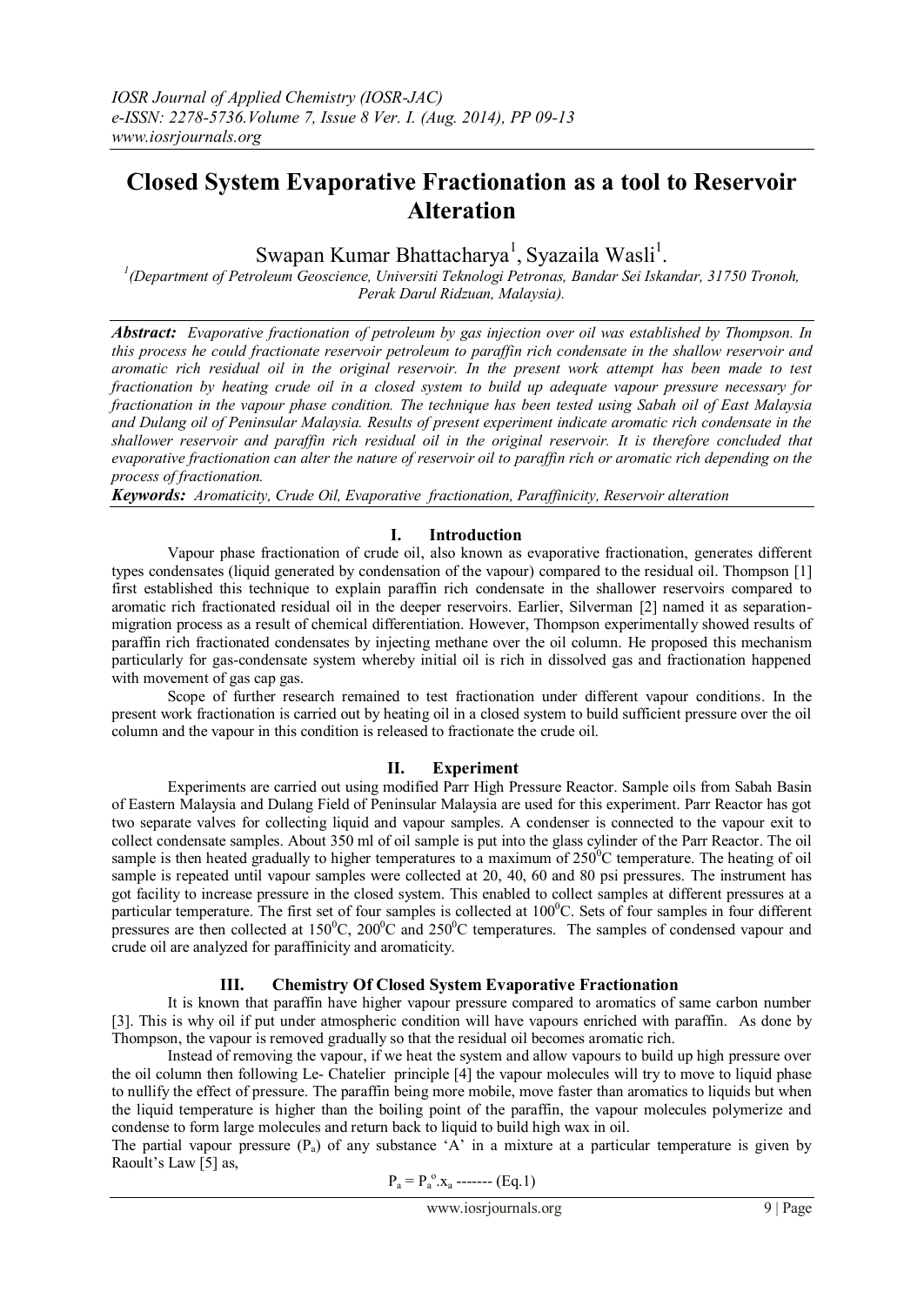Where,  $P_a^{\circ}$  is the vapour pressure of the pure component at the same temperature and pressure and  $x_a$  is the mole-fraction of the component in the liquid.

Dalton's Law [6] states that  $P_a$  is the product of total pressure and mole-fraction of the vapour,

$$
P_a = P_{Tot}
$$
.  $y_a$  -----(Eq.2)

Where, ' $y_a$ ' is the mole fraction of 'A' in the vapour. Combining (Eq.1) and (Eq.2) we get,

$$
P_a^o
$$
. $x_a = P_{Tot}$ . $y_a$ ----- (Eq.3)  
Or  $x / y = P / P^o$  (Eq.3)

Or, 
$$
x_a / y_a = P_{Tot} / P_a^{\circ}
$$
 -----(Eq.3)

This suggests, as the total pressure ( $P_{Tot}$ ) is increased at a specific temperature, the mole-fraction of 'A' in the liquid is also increased suggesting moles of 'A' from the vapour will transfer to liquid. Paraffin being compounds of high vapour pressure usually evaporate first and as the aromatics vaporise creating higher pressure in a closed system, the paraffin from the vapour is condensed to liquid making liquid paraffin rich. Following equation (Eq.3) we can write equation (Eq.4) for compound 'b' as –

$$
x_{b} / y_{b} = P_{Tot} / P_{b}^{o}
$$
 -----(Eq.4)

Where,  $x_b$  is the mole fraction of 'b' in the liquid,  $y_b$  is the mole fraction of 'b' in the vapour and  $P_b^o$  is the vapour pressure of pure compound 'b'. Dividing (Eq.3) by (Eq.4) we get,

(xa/xb). (yb/ya) = 
$$
P_b^0 / P_a^0
$$
----- (Eq.5)

Paraffinicity and aromaticity are calculated using 'Thompson Parameters' as follows.

 **=** Aromaticity = N-heptane Methyl cyclo-hexane Toluene N-heptane Paraffinicity

In (Eq.5) let 'a' is n-heptane and 'b' is methyl cyclo-hexane. Then, ratio of paraffinicity in the liquid to paraffinicity in the vapour at a particular temperature and pressure is equal to the ratio of vapour pressures of pure 'methyl cyclo-hexane' and pure 'n-heptane'. Thus we see in a mixture of n-heptane and methyl cyclohexane, paraffinicity in the vapour is high because vapour pressure of n-heptane is high. If we remove the vapour, the residual oil will be aromatic rich what Thompson has achieved. Instead, if we heat the system to generate more vapour pressure the system will no longer behave in the same manner because at high temperature and pressure individual compounds will suffer cracking, polymerization, condensation and aromatization reactions. At the same time according to Le-Chatelier principle, when temperature and pressure is increased, the system will adjust to nullify the effects of such change. High molecular paraffin waxes are known as heat sinks [7]. In the high pressure high temperature conditions, the system generates high molecular paraffin wax and send it to liquid phase. Zhang et al. [8] showed closed system pyrolysis of n-octadecane generates  $C_{18}^+$ hydrocarbons during closed system pyrolysis. Thus it is possible to generate high paraffin liquid by closed system evaporative fractionation.

In this present experiment the results of residual liquid is being ignored because the samples of liquid remained in equilibrium with vapour and at higher temperature and pressure all the compounds of n-heptane, methyl-cyclohexane or toluene are gradually reduced. However, sample is also analyzed for left over oil at the end of the experiment.

### **IV. Results & Discussions**

Paraffinicity and aromaticity for each of the vapour samples of Sabah oil and Dulang oil are shown in Table-1 and Table-2 respectively. Changes of paraffinicity and aromaticity with pressure at different temperatures are shown in Figs.1and 2.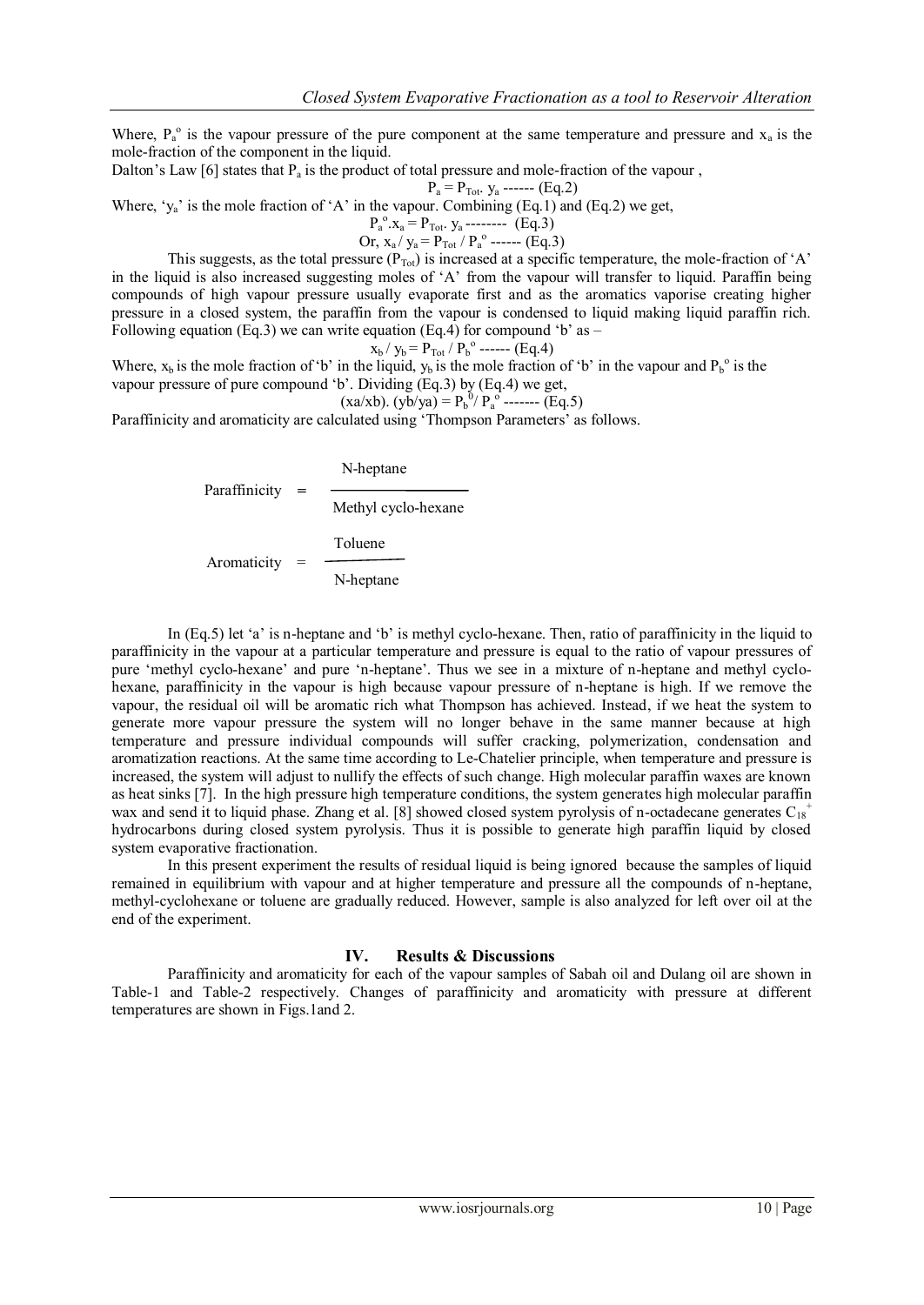

Results of both the oil samples suggest increase in aromaticity and decrease in paraffinicity in their corresponding vapours during closed system evaporative fractionation.Closed system evaporative fractionation works on the principle in which vapour is allowed to move out of the system only when desired extra pressure is generated as a result of which it is revealed that vapour is enriched with aromatics. Effects of pressure individually on the paraffins or aromatics have also been studied. Results confirm the decrease in Parafinicity in the vapour with pressure (Fig.3) and the increase in aromaticity with pressure (Fig.4).



Results also corroborate earlier works of Yarborough [9] who only analysed aromaticity. Effects of temperature however show exponential increase of aromaticity (Fig.5) and exponential decrease of paraffinicity (Fig.6) in the vapours.



As the temperature is getting higher, the amount of n-heptane in vapour is reduced suggesting it has gone to liquid phase but at that high temperature it cannot exist as n-heptane in the liquid and therefore it is expected to have been converted to higher homologue as a result of which in the liquid phase also increased nheptane is not available. Higher homologues ultimately generate more wax in the residual oil. Results of the vapour phase samples thus represent the evaporative fractionation changes of petroleum. The residual oil sample of Dulang when cooled was available as solid wax suggesting residual oil was continuously getting enriched with paraffin wax. Sabah oil was not solidified because the initial Paraffinicity was nearly half of the Dulang oil. Although the studied pressure ranges are too low compared to the reservoir pressure but the trends suggest vapour gets depleted in paraffin with higher pressure.

#### **V. Conclusion**

Based on the results above it is concluded that evaporative fractionation also results by closed system heating which will generate paraffin rich oil at the deeper section and corresponding aromatic rich oil in the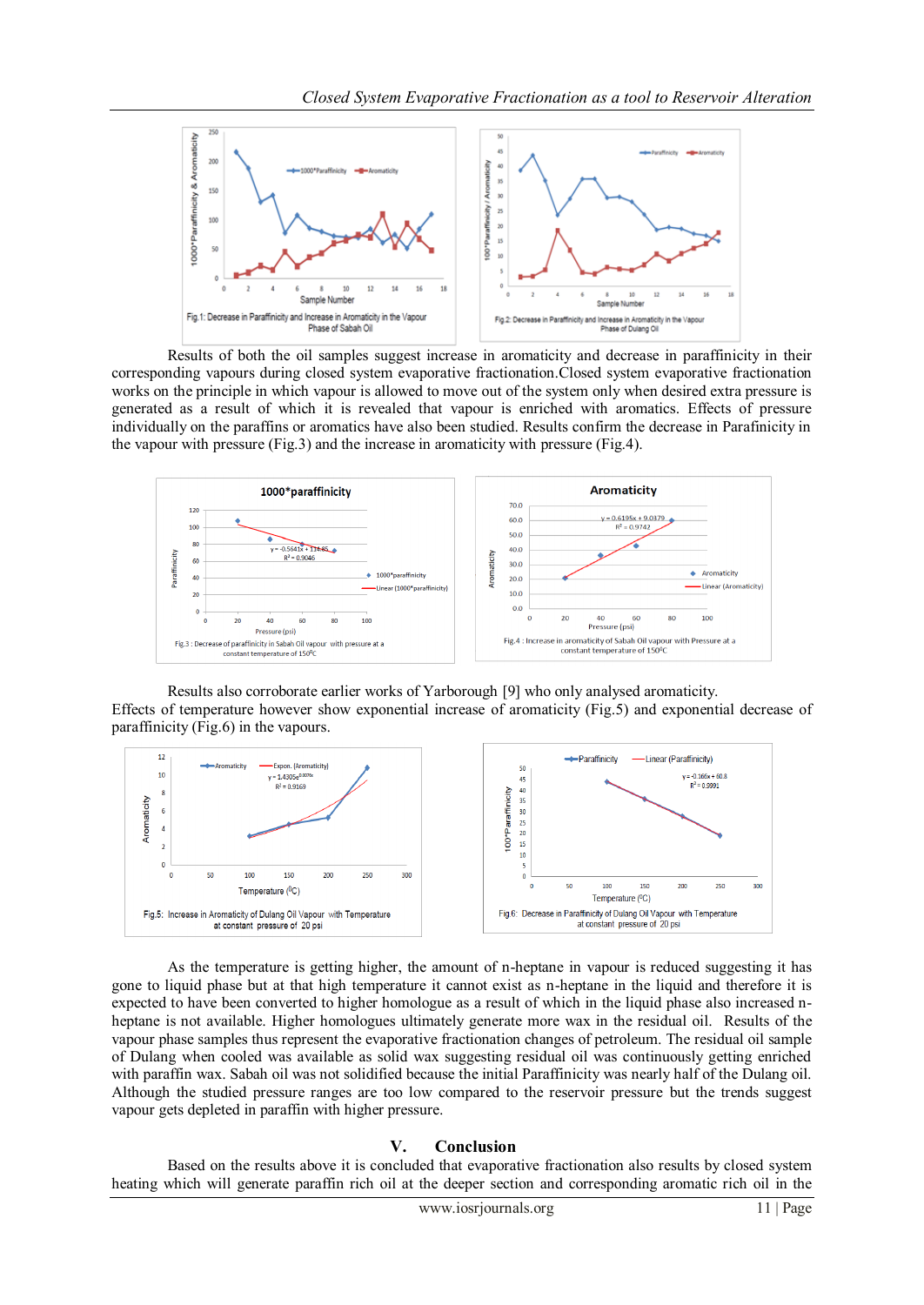shallower reservoirs. Although the pressures in the above experiment are in no way comparable to the reservoir pressure, conclusion is drawn based on the theory (Eq.5) and the trend line (Fig.3) of the available results. Evaporative fractionation appears to be one of the major mechanisms of reservoir alterations of crude oils. Occurrence of high paraffin basement oil associated with relatively higher aromatic rich oil in shallower reservoirs may be considered as formed by reservoir alteration following such modified evaporative fractionation technique.

#### **Acknowledgement**

Authors acknowledge financial assistance of UTP and constant encouragement of the Pet.Geoscience department to carry out this research. Authors also acknowledge constant laboratory support of Chemistry department for use of high pressure reactor and centralized laboratory support of UTP for constant use of GCMS analysis of the samples.

#### **References:**

- [1]. K. F. M. Thompson, Fractionated aromatic petroleum and the generation of gas condensates, Org. Geochem. 11(6), 1987, 573 590.
- [2]. S. R. Silverman, Migration and segregation of oil and gas. In A. Young and G. E. Galley (eds.) AAPG Memoir 4. Fluids in subsurface environments, 1965, 53-65.
- [3]. J.M. Hunt, Petroleum Geochemistry and Geology (2<sup>nd</sup> Edition). W.H. Freeman and Co. New York, 433 (1996).
- [4]. Gladstone, S. Text Book of Physical Chemistry. Macmillan and co. Limited. New York. 2nd Edition, 1962.
- [5]. Raoult F. M. (1982) http://en.wikipedia.org/wiki/Raoult's\_law [6]. Wikipedia available at: http://en.wikipedia.org/wiki/Paraffin was
- Wikipedia available at[: http://en.wikipedia.org/wiki/Paraffin\\_wax,](http://en.wikipedia.org/wiki/Paraffin_wax) (30.03.2013)
- [7]. H. Zeng, A. Geng, Y. Xiong, L. Jinzhong and L. Jinping. ) Closed-system programmed-temperature pyrolysis on n-octadecane: Implications for the conversion of oil to gas. Geochemical Journal. 42, 2008, 403 – 412.
- [8]. L.Yarborough, Vapour-Liquid equilibrium data for multicomponent mixtures containing hydrocarbon and non-hydrocarbon components. J. Chem. Eng. Data. 17, 1972, 129-133.

| Table-1:      |                  |              |             |                              |           |                          |             |  |  |  |  |
|---------------|------------------|--------------|-------------|------------------------------|-----------|--------------------------|-------------|--|--|--|--|
| Samples       | Temp.<br>(deg.C) | Press. (psi) | n-heptane % | Methyl<br>evelo-hexane<br>%. | Toluene % | $1000*$<br>Paraffinicity | Aromaticity |  |  |  |  |
|               | Room             |              |             |                              |           |                          |             |  |  |  |  |
| Original oil  | Temp.            | Atm.Press    | 3.94        | 18.22                        | 19.09     | 216                      | 4.85        |  |  |  |  |
| Condensate 1  | 100              | 20           | 3.26        | 17.31                        | 32.15     | 188                      | 9.86        |  |  |  |  |
| Condensate 2  | 100              | 40           | 1.49        | 11.4                         | 32.45     | 131                      | 21.78       |  |  |  |  |
| Condensate 3  | 100              | 60           | 2.43        | 17.07                        | 35.62     | 142                      | 14.66       |  |  |  |  |
| Condensate 4  | 100              | 80           | 0.76        | 9.77                         | 34.71     | 78                       | 45.67       |  |  |  |  |
| Condensate 5  | 150              | 20           | 1.52        | 14.07                        | 31.75     | 108                      | 20.89       |  |  |  |  |
| Condensate 6  | 150              | 40           | 0.96        | 11.16                        | 34.88     | 86                       | 36.33       |  |  |  |  |
| Condensate 7  | 150              | 60           | 0.81        | 10.11                        | 34.66     | 80                       | 42.79       |  |  |  |  |
| Condensate 8  | 150              | 80           | 0.59        | 8.15                         | 35.42     | 72                       | 60.03       |  |  |  |  |
| Condensate 9  | 200              | 20           | 0.55        | 7.8                          | 35.78     | 71                       | 65.05       |  |  |  |  |
| Condensate 10 | 200              | 40           | 0.53        | 7.59                         | 39.54     | 70                       | 74.60       |  |  |  |  |
| Condensate 11 | 200              | 60           | 0.55        | 6.49                         | 38.54     | 85                       | 70.07       |  |  |  |  |
| Condensate 12 | 200              | 80           | 0.38        | 6.23                         | 41.58     | 61                       | 109.42      |  |  |  |  |
| Condensate 13 | 250              | 20           | 0.77        | 10.25                        | 41.3      | 75                       | 53.64       |  |  |  |  |
| Condensate 14 | 250              | 40           | 0.47        | 9.14                         | 43.96     | 51                       | 93.53       |  |  |  |  |

#### **Table-2:**

| Samples       | Femp.   | Press. (psi) | n-heptane % | Methyl cyclo- | Toluene % | 100* Paraffinicity | Aromaticity |
|---------------|---------|--------------|-------------|---------------|-----------|--------------------|-------------|
|               | (deg.C) |              |             | %<br>hexane   |           |                    |             |
|               | Room    | Atm.         | 6.02        | 15.59         | 18.14     | 39                 | 3.01        |
| Original oil  | Temp    | Press        |             |               |           |                    |             |
| Condensate 1  | 100     | 20           | 6.56        | 15.02         | 21.18     | 44                 | 3.23        |
| Condensate 2  | 100     | 40           | 4.06        | 11.53         | 21.98     | 35                 | 5.41        |
| Condensate 3  | 100     | 60           | 0.89        | 3.76          | 16.48     | 24                 | 18.52       |
| Condensate 4  | 100     | 80           | 1.69        | 5.8           | 20.25     | 29                 | 11.98       |
| Condensate 5  | 150     | 20           | 5.07        | 14.18         | 22.94     | 36                 | 4.52        |
| Condensate 6  | 150     | 40           | 5.71        | 15.95         | 22.94     | 36                 | 4.02        |
| Condensate    | 150     | 60           | 3.8         | 12.9          | 23.77     | 29                 | 6.26        |
| Condensate 8  | 150     | 80           | 4.24        | 14.24         | 24.18     | 30                 | 5.7         |
| Condensate 9  | 200     | 20           | 4.56        | 16.2          | 24.03     | 28                 | 5.27        |
| Condensate 10 | 200     | 40           | 3.42        | 14.32         | 24.27     | 24                 | 7.1         |
| Condensate 11 | 200     | 60           | 2.15        | 11.47         | 23.02     | 19                 | 10.71       |
| Condensate 12 | 200     | 80           | 2.94        | 14.97         | 24.53     | 20                 | 8.34        |
| Condensate 13 | 250     | 20           | 2.49        | 13.02         | 26.94     | 19                 | 10.82       |
| Condensate 14 | 250     | 40           | 2.11        | 12.09         | 26.7      | 17                 | 12.65       |
| Condensate 15 | 250     | 60           | 1.83        | 10.86         | 25.83     | 17                 | 14.11       |
| Condensate 16 | 250     | 80           | 1.52        | 10.13         | 27.09     | 15                 | 17.82       |